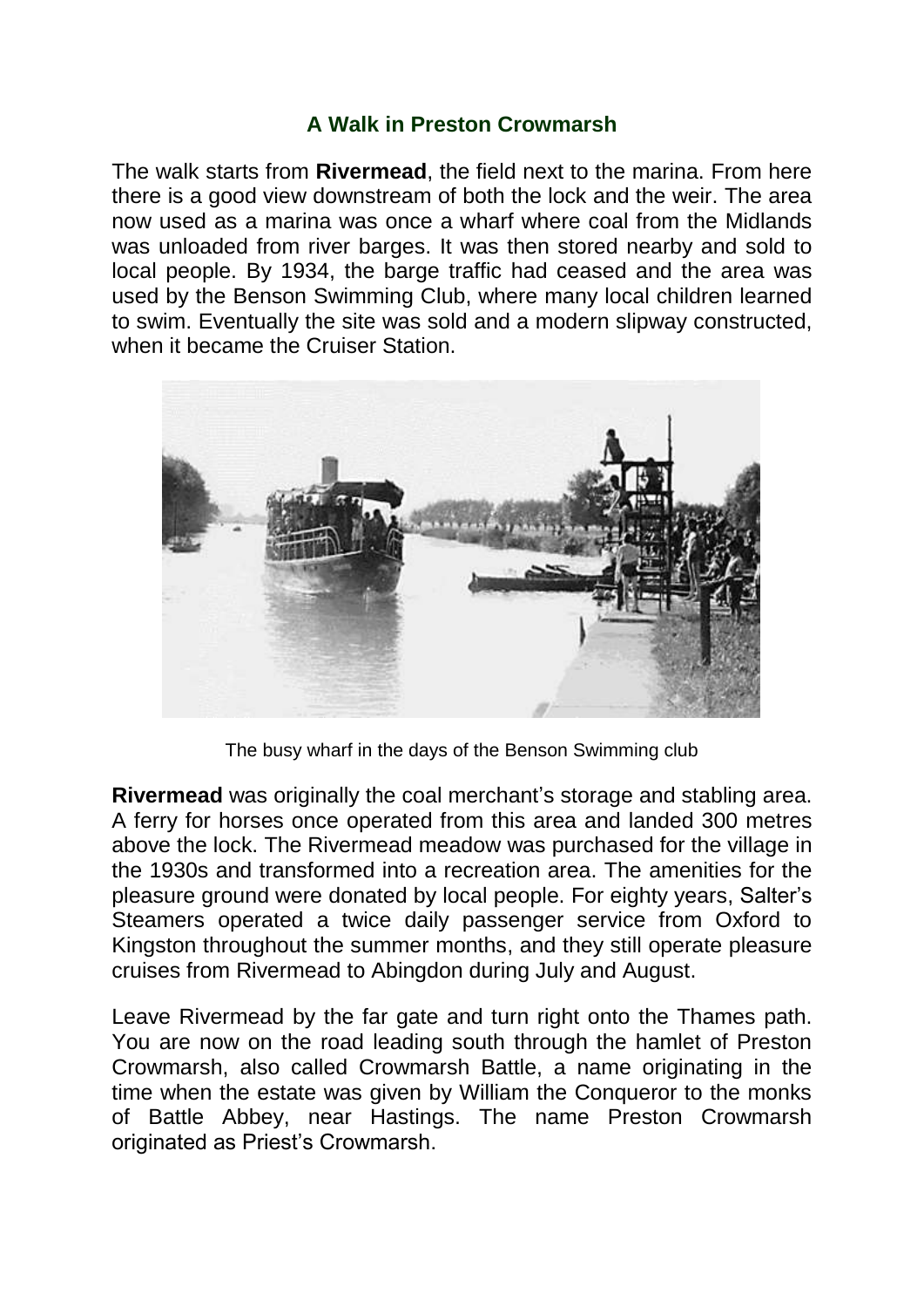Before the construction of the A4074, this peaceful road was once the main route from Benson to Wallingford via Crowmarsh Gifford. The five modern houses with river frontage were built on an area once known as **Winchmead**, so named because it used to be the site of the winch to pull barges through the old flash lock. This existed from 1314 until it was replaced by the first pound lock in 1788. On your left is Millbrook Mead nature reserve.

Pause to look over the brick bridge parapet at the crystal clear stream flowing under the road towards the Thames. The Ewelme Brook originates from springs in Ewelme, where it flows through watercress beds and then alongside Brook Street through the village of Benson. For hundreds of years it powered the corn mill upstream, which produced flour in Mill Lane in the centre of Benson.



The lock keeper casting off from the public footpath c.1953

Just past no. 26, there is a footpath signed "to river only". This was once the footpath to one of the ferries. In days gone by it was used to transfer people to the opposite bank, where the tow path continued to Wallingford. The next sign on the right is to the Thames Path and takes walkers across the weir. Follow the sign towards the lock.

Pause on the wooden footbridge and look to the left, where you will see an old corn mill now converted to a house. There was a mill here long before the Norman Conquest. This building has a date plaque of 1798, when it was rebuilt after the pound lock was constructed. Two mills at Bensington (the old name for Benson) are mentioned in the Domesday Book. The other one was probably in Mill Lane, Benson.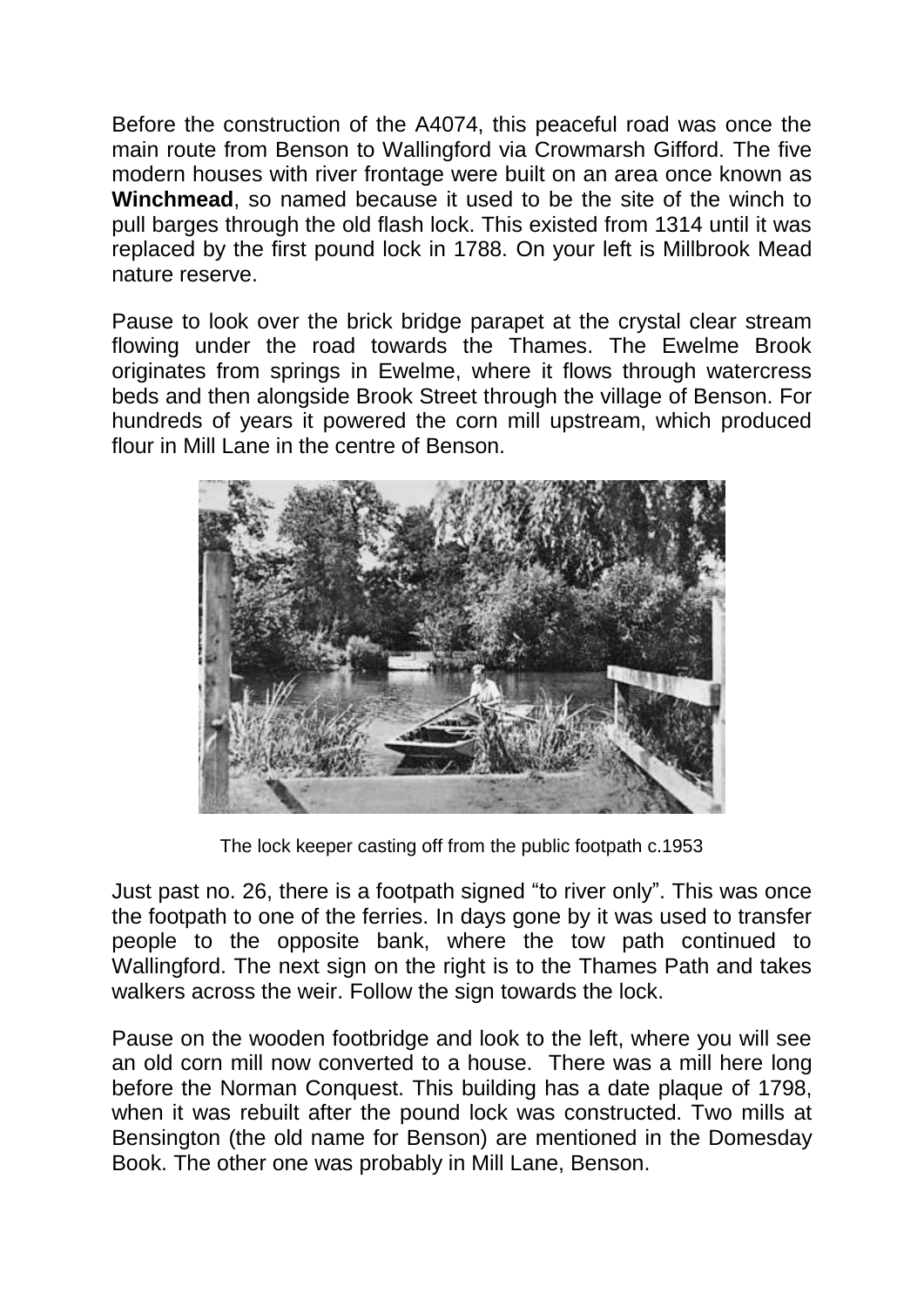

A view of the old flour mill from the opposite bank in 1880, when it employed 8-10 millers



The buildings of Preston Crowmarsh Mill about 1908

The old weirs were built with wooden posts supporting faggots (bundles of willow twigs and rushes) to stem the flow and raise the river level, before it entered the mill. The Littleboy family ran the mill for many years in the nineteenth century. About 1900, it was bought by the Crowmarsh Mill Wool Company, who used it for flock preparation until 1922. The Wallingford and District Electricity Supply Company then used it to produce electricity for Crowmarsh and Benson.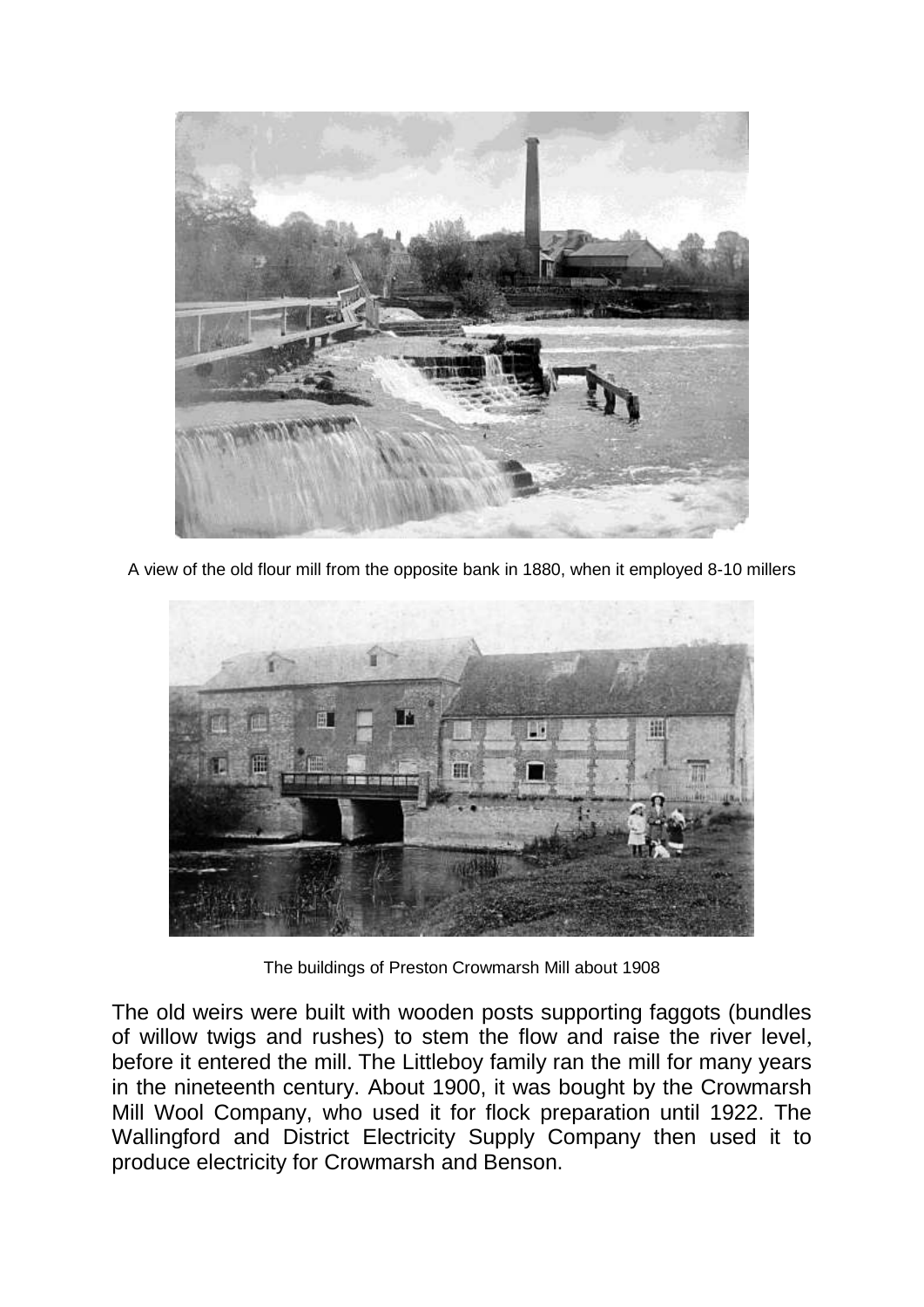Continue over the weir to reach the lock. The Thames Conservancy lock keeper's cottage was rebuilt in 1913 after a fire. From the opposite bank the towpath leads to Wallingford, but for now return to Preston Crowmarsh by crossing the weir.



Photograph of Benson lock taken in 1868 by William Russell Sedgefield



The lock in Edwardian times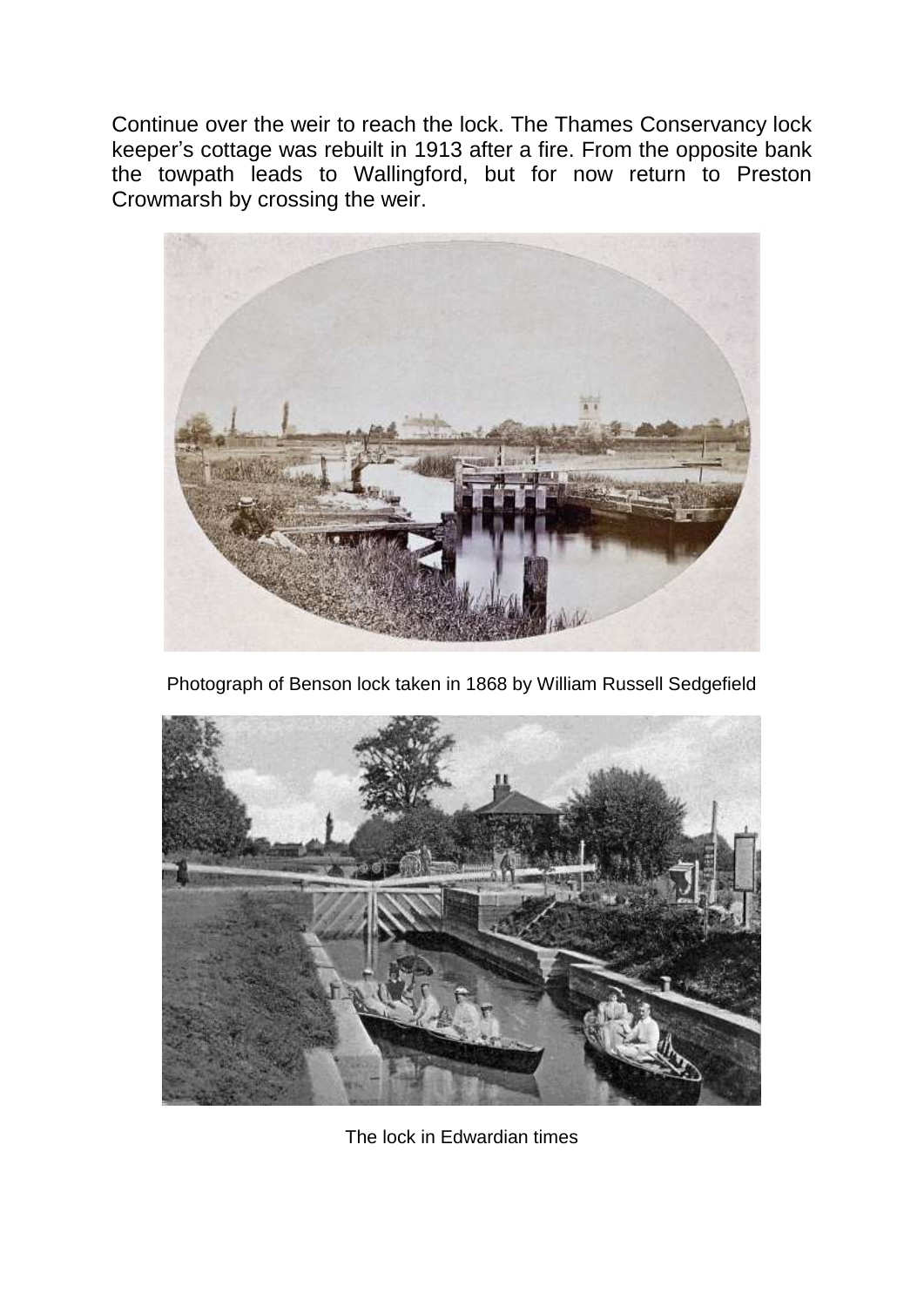The artist, JMW Turner made a watercolour sketch in 1807 of Benson church from an islet near the lock. In 1906, a brochure for the Crown Inn extols the place as having the finest weir on the Thames.



Watercolour sketch by JMW Turner

Returning to the road, the **Old Swan** can be seen on the other side of the road. This cottage used to be the Swan Inn, where bargemen could buy their beer. Bargemen were considered "a rough lot" and therefore not welcome in Benson's village pubs, so they used either the Swan or the nearby Ferryman's Arms. The old pub sign supports a weather vane. In 1861, the innkeeper was also a coal merchant. Kelly's Directory of Oxfordshire from 1924 to 1939 used to advertise, "The Swan Public House, good accommodation for boating men and fishermen".



The Swan under flood water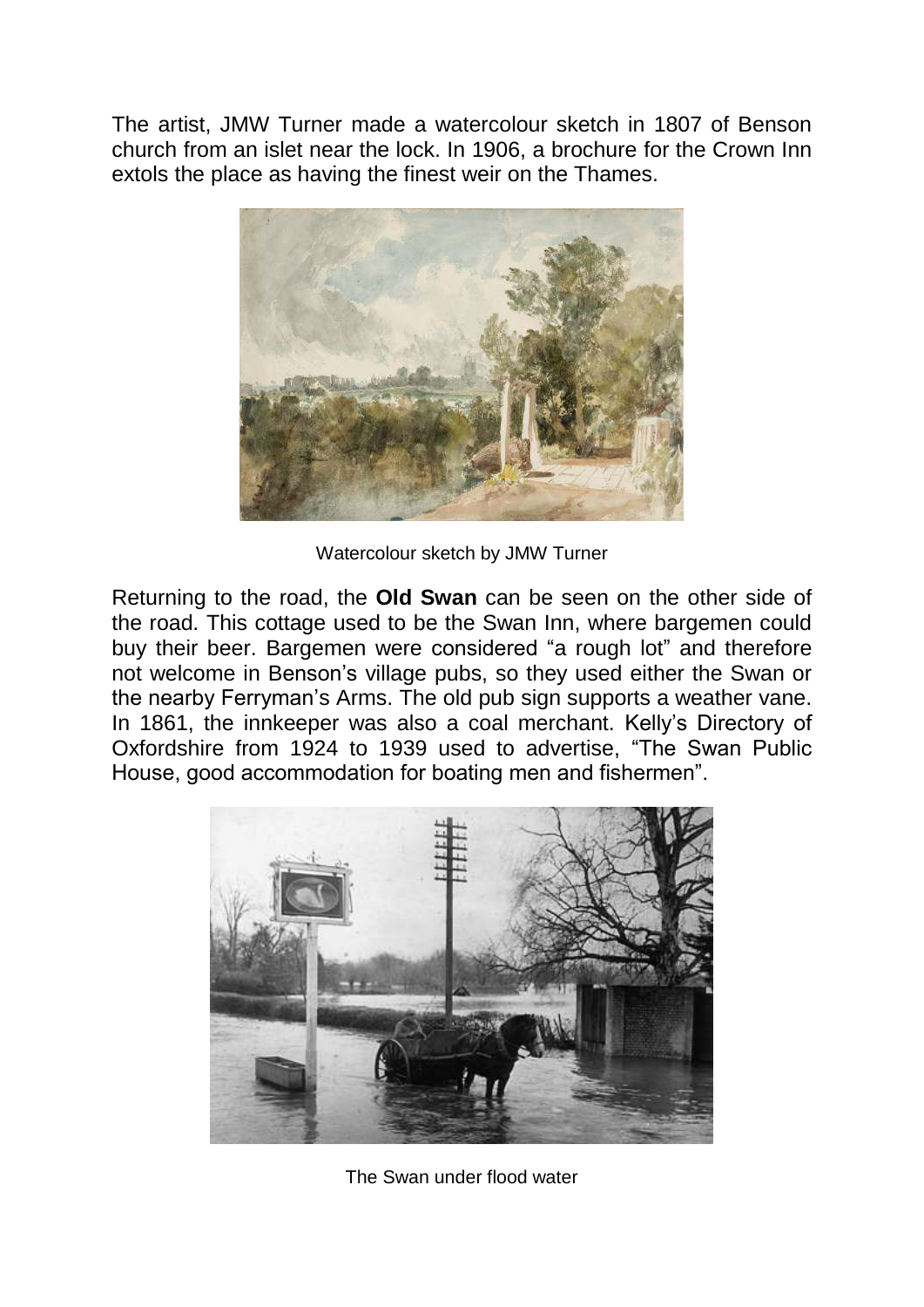The next house on the left is the seventeenth century Old Mill House, where the mill owners once lived.



There are some attractive nineteenth century houses and cottages on the left, built in a vernacular style by Lord Wittenham, who once owned the Howbery Park estate. Preston House (below) used to house his farm bailiff.

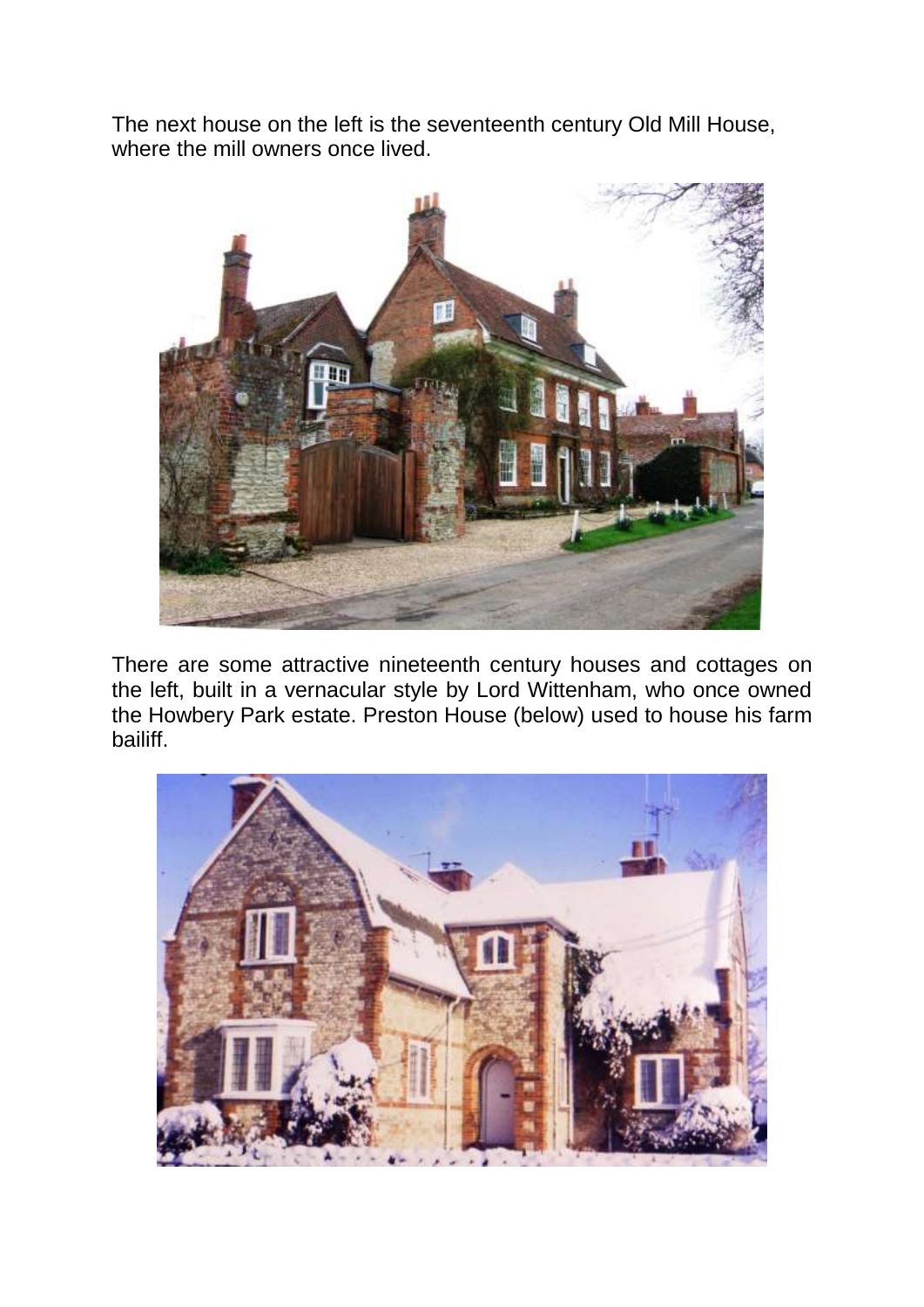On your right you will see a white building called **Ferry Cottage**, dating from the eighteenth century. In the nineteenth century it was a pub called the Ferryman's Arms, where the innkeeper, Charles Argyle was recorded in 1861 and 1871 as a ferryman, basket maker and beer seller. This was one of the beer houses, which catered for the people who worked on the river.

Reeds, rushes and pollarded willows once grew on the riverbank in this area and were used to weave baskets. At the end of the Ferry Cottage garden was one of the ferries for foot passengers, who wanted to cross to the opposite bank, where a footpath across the fields took them to Wallingford. An alternative path was the towpath, which is now forms part of the Thames Path.



The old ferry at the downstream end of the lock island from the opposite bank.

A little further along the road, there is an imposing cream rendered house on your left called **Lower Farmhouse,** once the home of Admiral Miller, and later that of Selwyn Lloyd the Cabinet Minister. It used to be called Brixton Lodge, when it was part of a complex of farm buildings. The pretty front garden is behind iron railings and gates.